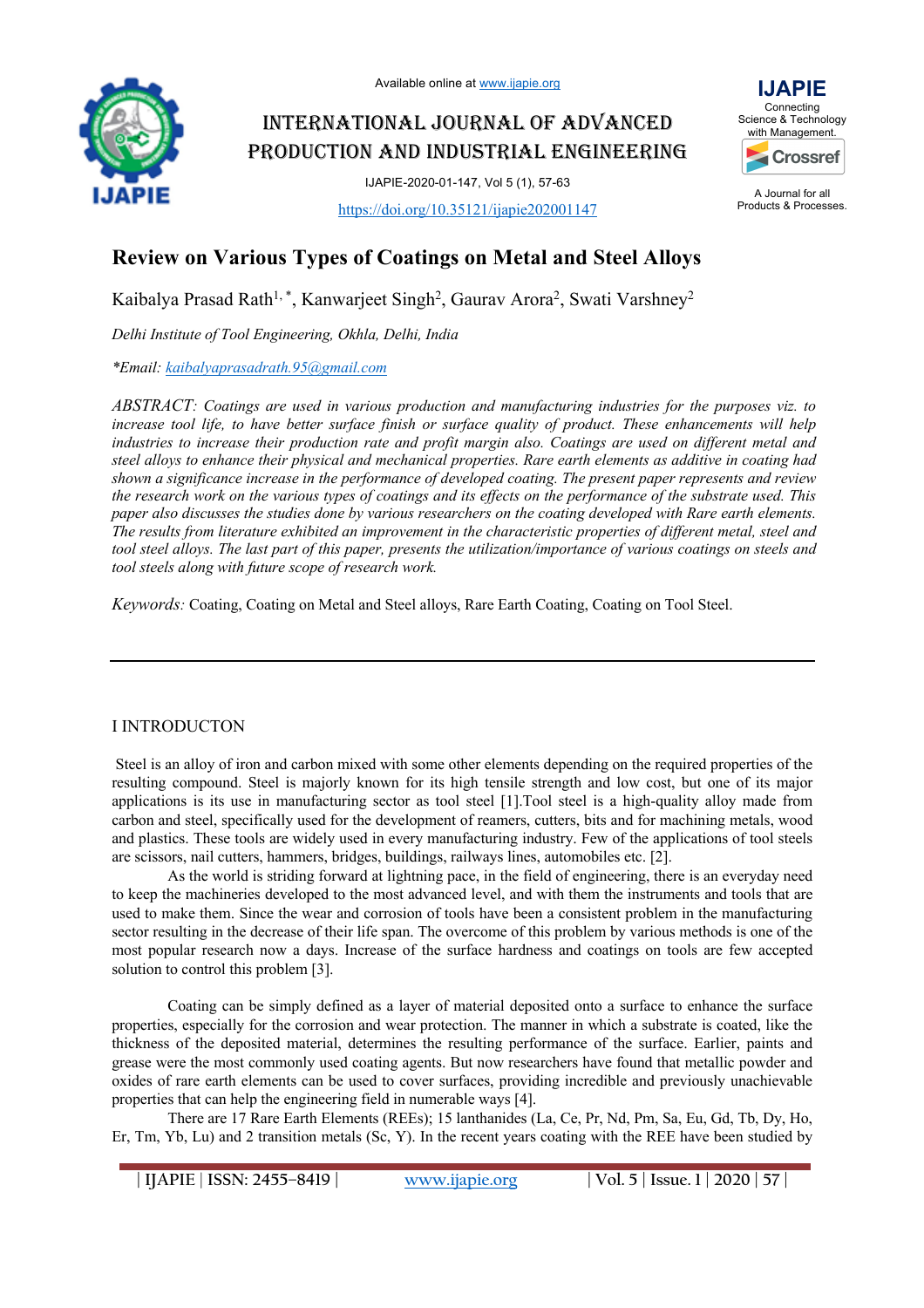#### *Kaibalya Prasad Rath et al., International Journal of Advanced Production and Industrial Engineering*

the various researchers and the results declared are in the positive direction. REEs have proven to be environmentally acceptable aqueous corrosion inhibitors and to have anti-carcinogenic properties also. Along with these, their unique individual properties have allowed the researchers to invent coating on tool steel that makes it tough and durable. For example, the Ce-based conversion coating (CeCC) had gained some popularity now because of its modest price, acceptable eco-friendliness, good corrosion resistance, and synergism and compatibility with inorganic and organic co-additives [5].

This paper will present state of art work in the field of coating and rare earth coating to improve the properties of tool steel, steels and metal alloys in particular.

## II COATING ON TOOL STEEL

A.Aramcharoen et al. [6] have studied the effect of coating on the performance of H13 tool steel (45 HRC). The coating of TiCN, TiAlN, CrN & CrTiAlN was applied on the substrate utilizing physical vapour deposition (PVD). The results exhibited that these coating helped in reducing edge radius wear and cutting-edge chipping of the substrate. It was also observed that there was a reduction in flank wear with the coating of TiN and CrTiAlN, when it was compared with uncoated tools. The coating delamination on CrN & TiCN coatings was observed and the best results of least edge chipping and flank wear with good surface finish was shown by TiN coating. The results also exhibited a reduction in burr size in all these types of coatings except TiAlN coating.

Electrical discharge alloying of Ni, W, WC, & Cr on AISI-D2 die steel was done by M. Duraiselvam et al. [7]. A good bonding of nickel and tungsten element on AISI-D2 steel was observed with EDA process. Ni, W and other carbides helped in increase of average microhardness of the die steel from 275HV0.3 to 982 HV0.3 as compared to the base material. At high temperature, alloyed layer has shown higher specific wear rate with low coefficient of friction. It was observed that due to presence of chromium and carbon there was high temperature spark which resulted in various phase transformation of Ni, W, WC & Cr7C3 in the alloyed layer. E.Bemporad et al. [8] have studied the effect of TiN and TiCn coating on X82WMoV tool steel. The coating was prepared of 0.6mm thick TiCn and then followed by 4 and 6 layers of TiN-TiCn with overall 2.1mm thickness. A variation of hardness for 6 and 4 layers of TiN-TiCn was noticed, but 4 layers of TiN-TiCn had better hardness as compared to 6 layers of TiN-TiCn.

Co- based alloy coating was prepared by powder feeding laser cladding on a tool steel by Jiandong Hu et al. [9]. The author stated that about 1.0 mm surface layer can be achieved through the coating. During the microstructural investigations Cellar and then dendrite structure was formed from interface to the top surface. At the interference, the value of microhardness was increased from 588 HV0.2 to 629 HV0.2 due to the Planner solidification. Titanium nitride (TiN) coating was prepared by physical vapor deposition (PVD) on AISI D2 tool steel by Y.H. Guu et al. [10]. The results exhibited that the fatigue endurance limit can be achieved more to 10% and 29.4% in different case consideration. An increase on adhesion strength and surface hardness were also observed, but surface roughness was slightly decreasing. There was an increase in compressive residual stress and decrease in tensile stress on the surface layer.

Peter C. King et al. [11] have studied the effect of Cr  $(N, C)$  coating formation by thermo-reactive deposition & diffusion (TRD) on Pre-nitrocarburized H13 Tool Steel. It was observed that at 5700 C chromium was deposited in a fluidized bed reactor. An increase in the rate of coating formation was noticed when 30% H2 gas was introduced in it. Iron nitride as cover layer was formed and along with porosity was observed due to uncontrolled nitro carburizing. Physical vapor deposition (PVD) coatings of TiN, TiB2, TaC, Wc/c on Cold work tool steel was developed by B. Podgornik et al. [12]. The results proved that Stainless steel transfer can be withstand by coating on higher critical load by smoothening of the surface. When compared to finest substrate polishing, better galling properties can be achieved by post polishing of a coated surface and ground. The galling properties and friction were improved in forming tool with increase in adhesion between coating and substrate due to presence of carbon-based coatings.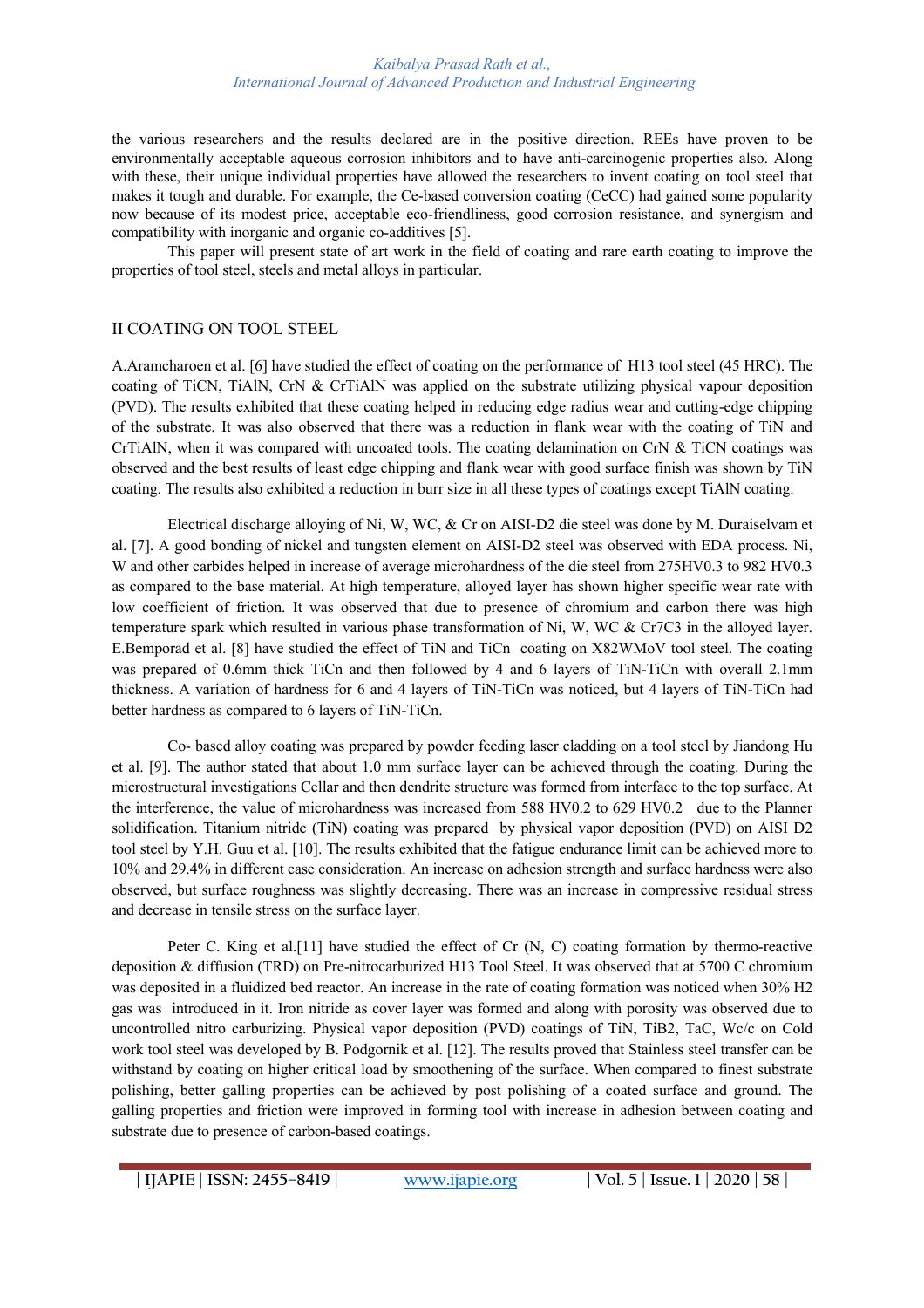#### *Kaibalya Prasad Rath et al., International Journal of Advanced Production and Industrial Engineering*

Physical vapor deposition (PVD) coatings of TiN, TiB2, VN, TaC, DlC on Cold work tool steel was executed by B. Podgornik et al. [3]. It was concluded that in austenite steel, excellent protection against galling and low friction could be achieved by carbon-based coatings. Nitride and DLC coating showed excellent resistance against galling. At the low load values, titanium alloys regardless of coating started to adhere to tool surface. An improvement in the galling performance was observed during plasma nitriding and VN coating. Shanyog Zhang et al. [13] have studied the effect of TiN coatings on tool steels which was prepared by Physical vapor deposition (PVD) process. It was seen that that this process was more preferable over Chemical vapor deposition (CVD) process due to the various advantages. The limitation of Physical vapor deposition (PVD) during coating of complex component were rotation of workpiece, coating temperature and uniformity in coating.

After reviewing the research work available in the literature, it can be concluded that TiCN, TiAlN, CrN, CrTiAlN, TiN metallic powder is widely used for coating purpose. TiN has shown the best result in increasing the performance of tool steel. The literature has proved that the metallic coating helped in increasing the life of tool.

## III RARE EARTH COATING ON STEEL AND METALS

Ramanathan et al.[14] have studied the effect of coating on Fe20Cr alloy at 1000oC. The coating was oxide of Ce, La, Pr and Y which was prepared by sol gel process. It was concluded that Ceo2, La2O3 and Pr2O3 coatings on Fe-20Cr alloy surface resulted in more uniform and adherent as compared to the Y2O3 coating. A thin alumina and chromia scales on RE oxide were observed during coating. The growth of chromia was directly proportional to the ion radius of Rare earth. It was observed that during extended period of oxidation Pr2O3, La2O3 and CeO2 were more adherent to the alloy surface. Ramanathan et al. [15] have studied the effect of coating on Fe20Cr alloy at 900° C. The coating was developed with the oxide of La, Ce, Pr, Ne, Sm, Gd, Dy, Y, Er, Yb utilizing sol gel method. It was observed that Cyclic oxidation resistance was influenced in decreasing order with the RE ion radius, resistance to thermal stress, RE oxide stability at high temperature, RE oxide morphology and stability.

Kofstad et al.[16] have studied the effect of coating on chromium and aluminum alloys. The coating was mainly focused on yttrium and other Rare earth element. It was observed that under high temperature, there was a decrease in growth rate of chromia and alumina scale. Thermal plasma spray coating of La, Zr, Ce, Y on M38G alloy was developed by Sidhu et al.[17]. At high temperature, it was observed that there was improvement in durability of coating with the decrease in thermal stress and improve in spallation resistance, fracture toughness and tolerance to crack propagation. Zain et al.[18] have studied the properties of AZ91D magnesium alloy coated with anodizing aqueous solutions containing lanthanum nitrate and magnesium nitrate. It was observed that there was formation of some closed microcracks of good quality through SEM and XRD analysis. Anodic oxidation coating had improved corrosion resistance in AZ91D magnesium alloys. The other important observation was that this coating is alternative to Cr6+ based coatings which are undesirable for environment.

Zheng et al. [19] have studied the effect of  $Ti(y)$ n coating on 18-8 stainless steel using electrochemical potentio-dynamic polarization. It was observed that there was enhancement of adhesion force of TiN coating when added with RE element. AN improvement in the wear and corrosion resistance was also noticed during investigations. Prasad et al. [20] have studied the effect of Ni/La2O3 coating on AISI 1040 steel by using microwave irradiation process. For the development of 500 µm coating thickness the process conditions of power 900W, 2.5GHz frequency for 240 sec was maintained. An improvement in the average Vickers microhardness was observed during the investigation. Tao et al.[21] have studied the effect of Ceo2 coating on stainless steel which was coated by laser coating process method. It was concluded that toughness of coating was improved and particles of tungsten carbide was rapidly dissolute. It was seen that 0.5% of Ceo2 has shown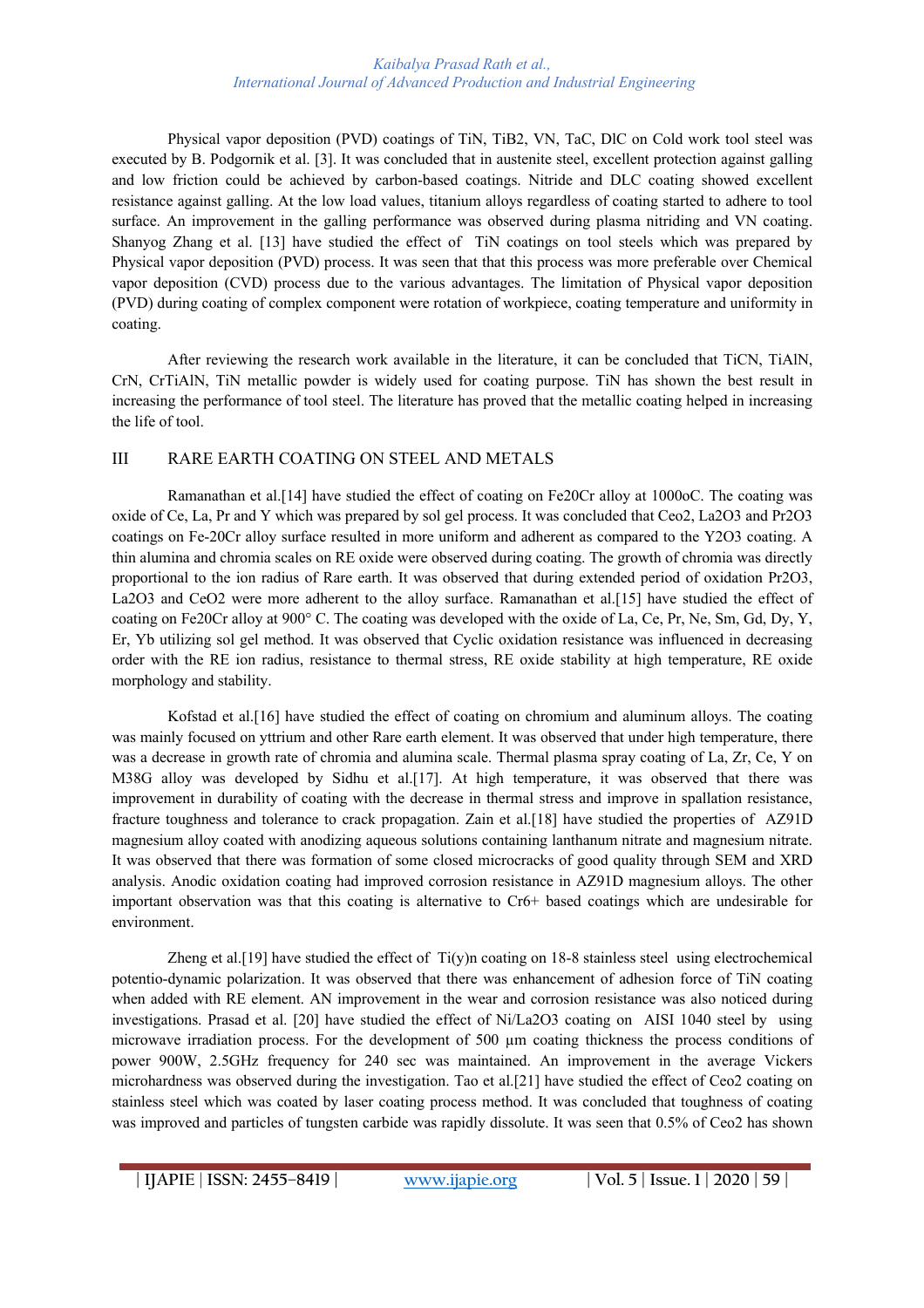#### *Kaibalya Prasad Rath et al., International Journal of Advanced Production and Industrial Engineering*

the good corrosive and wear resistance. The spheroidization of eutectic structure while formation of coating was also observed. Doping of Ce rare earth on Ni3Al alloys was performed and studied by Yuan et al.[22]. The results exhibited that fabricability of cold rolling was poor when cerium content was greater than 0.044 wt% or less than 0.083 wt%. Tensile property was also improved and cerium content plays an important role in the ductility of material. Dwivedi et al. [23] have studied the effect of CeO2 coating on carbon steel through flame sprayed coating. During the microstructural investigations the elements were uniformly distributed with the refinement of grains. Coating hardness was increased by 20%. An improvement of 21% in wear rate of coating was observed with the 0.8 wt.% cerium oxide. Basically, due to the refinement of grain and improved hardness contributed in the increase of wear resistance. Laser clad coating of La2O3 on AISI1045 Steel was done by Wang et al.[24]. It was observed that dendrite arm space was reduced. The presence of La2O3 promoted an increase of wear and corrosion resistance.

Saji et al.[5] have studied the effect of CeO2 coating on magnesium metal. It was observed that surface morphological typically have crack-mud bi/tri-layered structure with inner crystalline layer. A deposition of Ce3+ and Ce4+ phases improved the corrosion resistance of the metal. Hot dip galvanizing coating of Lanthanum (La) and cerium (Ce) on Q345 steel was developed by Han et al.[25]. The result exhibited the development of new phase such as LaAl3 and Al11Ce3. The coating composition and microstructure was refined. The corrosion resistance of the steel was also improved with the introduction of La. Harvey et al.[26] have studied the effect of cerium coating on aluminum alloys. It was observed that inadequate and inconsistent of corrosion resistance was there due to the presence of phosphate.

The literature has shown that the rare earth element oxides are widely used for coating purpose. When rare earth element oxide was used as additive in metallic powder, it has shown the best result in increasing the property for required application of steel and metal alloys. The literature has also proved that the Rare earth oxide coating helped in increasing the life considering the quality and serviceability for steel and metal alloys which are used for various applications.

## IV RARE EARTH COATING ON TOOL STEELS

Microwave hybrid heating of CeO2 coating on P20 tool steel was performed and studied by Singh et al. [27]. It was observed that microstructure was refined by the addition of 1.0wt% CeO2. Hardness and wear resistance were enhanced due to the presence of hard carbides and hard phase. An improvement of 30% in hardness was recorded by the author due to the addition of CeO2. Increase in coarse grit size and sliding speed promoted the wear resistance of the P20. Sarin et al.[28] had studied the effect of yttrium oxide, Hafnium oxides, zirconium oxide and lanthanide rare earth oxides coatings on Nitride Coated silicon nitride cutting tool. It was concluded that mechanical and chemical wear resistance was increased with the addition of RE elements.

Singh et al.[4] have studied the effect of Neodymium oxide coating on P20 tool steel. The microstructure was refined with the increased percentage of neodymium. An improvement in the hardness value resulted in the lower abrasive wear of the substrate. Coating of yttrium oxide, Hafnium oxides, zirconium oxide and lanthanide rare earth oxides on Carbide Coated composite silicon nitride ceramic cutting tool was developed by Sarin et al.[29]. It was concluded that mechanical and chemical wear resistance was increased. Sarin et al.[30–32] have studied the effect of yttrium oxide, Hafnium oxides, zirconium oxide and lanthanide rare earth oxides on Alumina Coated composite silicon nitride ceramic cutting tool, carbide Coated silicon nitride cutting tool and Coated composite silicon nitride cutting tool . It was concluded that mechanical and chemical wear resistance was increased. Metal oxide densification was recommended for yttrium and hafnium oxide.

The literature has proved that the Rare earth oxide coating helped in increasing the tool life and also helped in increasing wear resistance, high temperature oxidation resistance and corrosion resistance of the tool steels.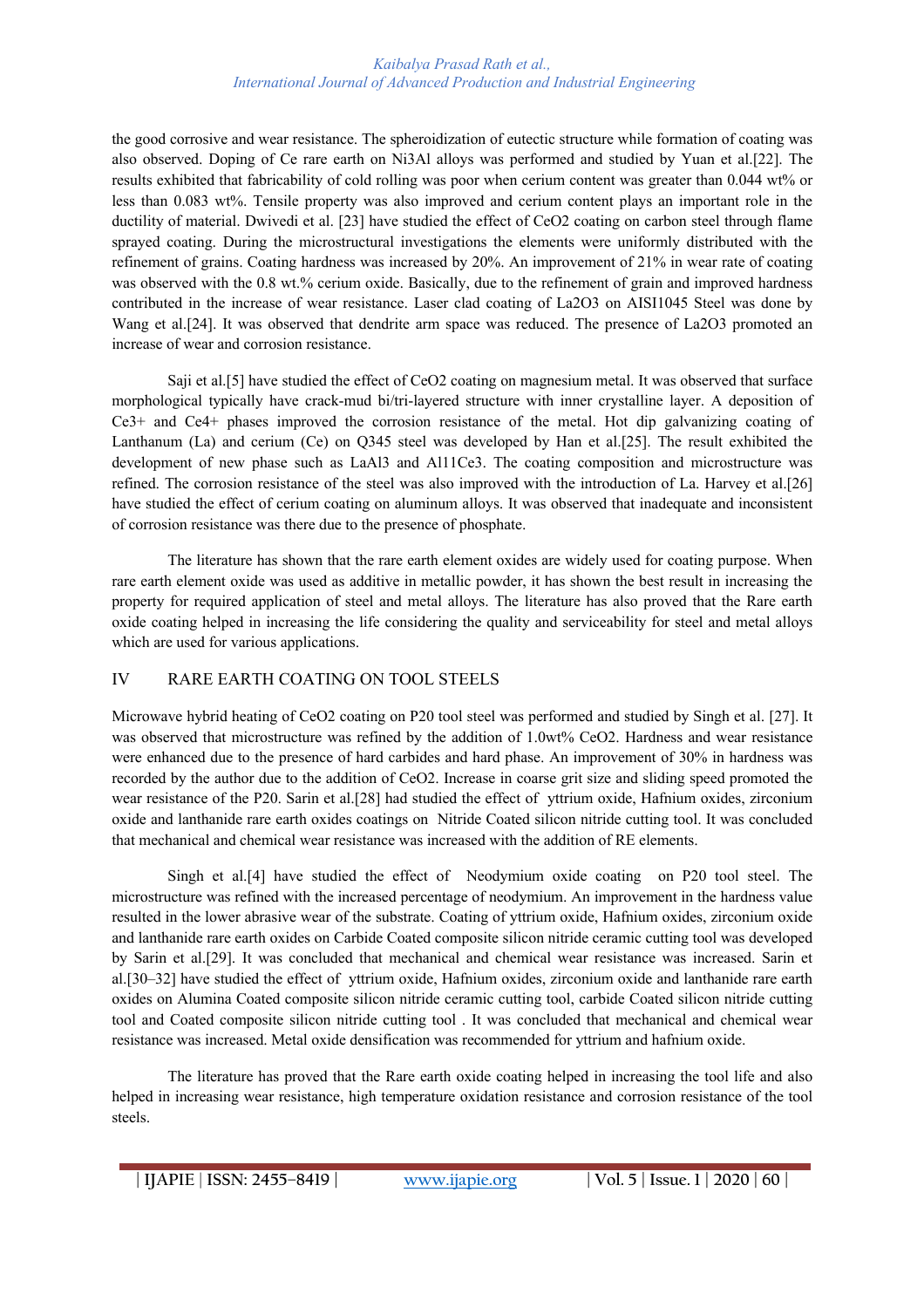## V CONCLUSIONS AND FUTURE SCOPE OF WORK

The review paper has summarized the collective information which will be helpful to researchers in advancement of coating on steel and metal alloys. Rare earth element oxide as additive in metallic coating was found to be superior than traditional metallic coating. This type of coating has shown a positive influence both in steel and tool steel. Literature analysis has shown that the rare earth coating as additive is preferred over metallic coating. Most of the high temperature oxidation studies have suggested that introducing RECCs will provide better resistance to oxidation at high temperature. This is mainly important in tool steel which are exposed to high working temperature.

Commercialization of RECCs conversion coating could be possible by optimizing various experimental condition. RECCs coating can be explored and developed for specific application by the researchers. These RECCs coatings can be developed and studied on various types of tool steels as the coating will increase their life for various cutting parameters. Most of the research work on RECCs on tool steel was limited to cerium and lanthanum oxide. The RECCs with the other REE can be developed and studied for the various engineering and other applications.

#### REFERENCES

- [1] J. D. Verhoeven, "STEEL METALLURGY FOR THE NON-METALLURGIST," *ASM Int.*, 2007.
- [2] A. Rassili and H. V. Atkinson, "A review on steel thixoforming," *Trans. Nonferrous Met. Soc. China (English Ed.*, vol. 20, no. SUPPL. 3, pp. s1048–s1054, 2010.
- [3] B. Podgornik, S. Hogmark, and O. Sandberg, "Proper coating selection for improved galling performance of forming tool steel," *Wear*, vol. 261, no. 1, pp. 15–21, 2006.
- [4] K. Singh and S. Sharma, "Effect of neodymium oxide on microstructure, hardness and abrasive wear behaviour of microwave clads," *Mater. Res. Express*, vol. 6, no. 8, p. 86599, 2019.
- [5] V. S. Saji, "Review of rare-earth-based conversion coatings formagnesium and its alloys," *J. Mater. Res. Technol.*, no. x x, pp. 1–24, 2019.
- [6] A. Aramcharoen, P. T. Mativenga, S. Yang, K. E. Cooke, and D. G. Teer, "Evaluation and selection of hard coatings for micro milling of hardened tool steel," *Int. J. Mach. Tools Manuf.*, vol. 48, no. 14, pp. 1578–1584, 2008.
- [7] I. Arun, M. Duraiselvam, V. Senthilkumar, R. Narayanasamy, and V. Anandakrishnan, "Synthesis of electric discharge alloyed nickel-tungsten coating on tool steel and its tribological studies," *Mater. Des.*, vol. 63, pp. 257– 262, 2014.
- [8] E. Bemporad, C. Pecchio, S. De Rossi, and F. Carassiti, "Characterization and hardness modelling of alternate TIN/TICN multilayer cathodic arc PVD coating on tool steel," *Surf. Coatings Technol.*, vol. 146–147, pp. 363–370, 2001.
- [9] C. Cui et al., "Characteristics of cobalt-based alloy coating on tool steel prepared by powder feeding laser cladding," *Opt. Laser Technol.*, vol. 39, no. 8, pp. 1544–1550, 2007.
- [10] Y. H. Guu and H. Hocheng, "Improvement of fatigue life of electrical discharge machined AISI D2 tool steel by TiN coating," *Mater. Sci. Eng. A*, vol. 318, no. 1–2, pp. 155–162, 2001.
- [11] P. C. King, R. W. Reynoldson, A. Brownrigg, and J. M. Long, "Cr(N,C) diffusion coating formation on prenitrocarburised H13 tool steel," *Surf. Coatings Technol.*, vol. 179, no. 1, pp. 18–26, 2004.
- [12] B. Podgornik, S. Hogmark, and O. Sandberg, "Influence of surface roughness and coating type on the galling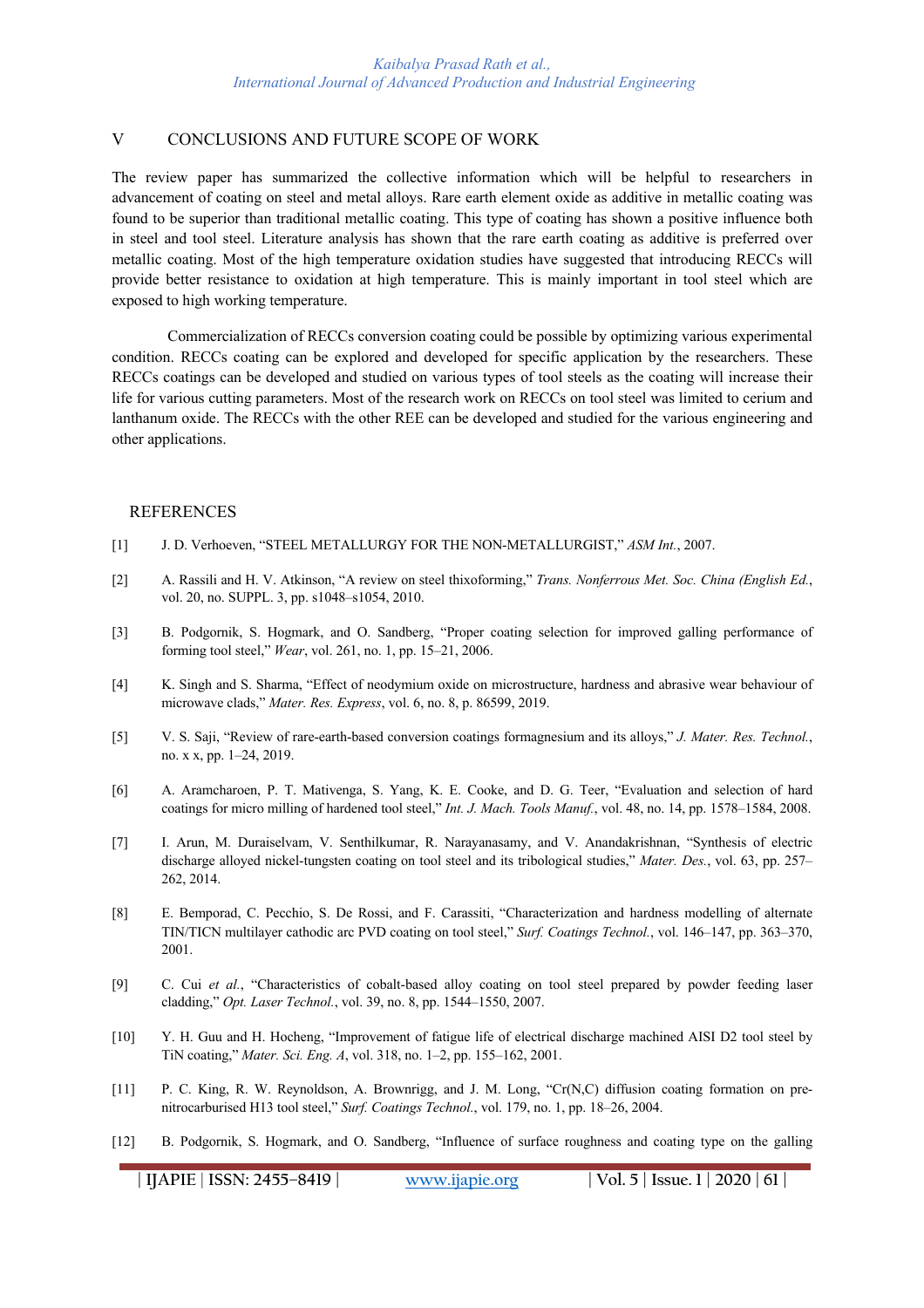properties of coated forming tool steel," *Surf. Coatings Technol.*, vol. 184, no. 2–3, pp. 338–348, 2004.

- [13] S. Zhang and W. Zhu, "TiN coating of tool steels: a review," *J. Mater. Process. Tech.*, vol. 39, no. 1–2, pp. 165– 177, 1993.
- [14] S. M. de C. Fernandes and L. V. Ramanathan, "Rare earth oxide coatings to decrease high temperature degradation of chromia forming alloys," *Mater. Res.*, vol. 7, no. 1, pp. 135–139, 2004.
- [15] S. M. C. Fernandes and L. V. Ramanathan, "Effect of surface deposited rare earth oxide gel characteristics on cyclic oxidation behavior of Fe20-Cr alloys," *Mater. Res.*, vol. 9, no. 2, pp. 199–203, 2006.
- [16] P. Kofstad, "Protective properties of chromia and alumina scales," *Mater. Sci. Forum*, vol. 154, pp. 99–108, 1994.
- [17] H. Singh, S. S. Chatha, and B. S. Sidhu, "Role of Rare Earth Elements in Thermal Spray Coatings," *Latest Dev. Mater. Manuf. Qual. Control*, no. February, pp. 294–297, 2015.
- [18] M. Z. M. Zain, S. Illias, M. Mat Salleh, K. A. Ismail, and Z. Nooraizedfiza, "Improvement of corrosion resistance of rare earth element (REE)-based anodic oxidation coating on AZ91D magnesium alloy," *Appl. Mech. Mater.*, vol. 187, no. 3, pp. 210–214, 2012.
- [19] Z. Zheng and Z. Yu, "Characteristics and machining applications of Ti(Y)N coatings," *Surf. Coatings Technol.*, vol. 204, no. 24, pp. 4107–4113, 2010.
- [20] A. Prasad, D. Gupta, M. R. Sankar, and A. N. Reddy, "Experimental Investigations of Ni / La 2 O 3 Composite Micro-Cladding on AISI 1040 Steel through Microwave Irradiation," *5th Int. 26th All India Manuf. Technol. Des. Res. Conf. (AIMTDR 2014)*, no. Aimtdr, pp. 1–6, 2014.
- [21] Z. Tao, C. Xun, W. Shunxing, and Z. Shian, "Effect of CeO2 on microstructure and corrosive wear behavior of laser-cladded Ni/WC coating," *Thin Solid Films*, vol. 379, no. 1–2, pp. 128–132, 2000.
- [22] X. Z. Z. Yuan, Z.X., Song, S.H. and Yu, "CERIUM-INDUCED GRAIN BOUNDARY STRENGTHENINGOF Ni\_3Al ALLOYS," *Acta Metall. Sin. (English Lett. 10(4), pp.349-357*, 2009.
- [23] S. P. Sharma, D. K. Dwivedi, and P. K. Jain, "Effect of CeO2 addition on the microstructure, hardness, and abrasive wear behaviour of flame-sprayed Ni-based coatings," *Proc. Inst. Mech. Eng. Part J J. Eng. Tribol.*, vol. 222, no. 7, pp. 925–933, 2008.
- [24] X. H. Wang, Z. D. Zou, S. L. Song, and S. Y. Qu, "Modifying effect of rare earth La2O3 on the Fe-C-Cr-Si-B laser clad coatings," *J. Mater. Sci. Lett.*, vol. 22, no. 10, pp. 713–715, 2003.
- [25] Y. Han, Y. Xia, X. Chen, L. Sun, D. Liu, and X. Ge, "Effect of rare earth lanthanum-cerium doping on corrosion behavior of zinc-aluminum-magnesium hot-dip galvanizing coatings used for transmission towers," *Anti-Corrosion Methods Mater.*, vol. 65, no. 2, pp. 131–137, 2018.
- [26] T. G. Harvey, "Cerium-based conversion coatings on aluminium alloys: A process review," *Corros. Eng. Sci. Technol.*, vol. 48, no. 4, pp. 248–269, 2013.
- [27] K. Singh and S. Sharma, "Development of Ni-based and CeO2-modified coatings by microwave heating," *Mater. Manuf. Process.*, vol. 33, no. 1, pp. 50–57, 2018.
- [28] V. L. I. Sarin, V.K. and Buljan, S.T., "Nitride coated silicon nitride cutting tools.," *U.S. Pat. 4,406,668.*, 1983.
- [29] V. L. I. Sarin, V.K., Buljan, S.T. and D'angelo, C., "Carbide coated composite silicon nitride cutting tools," *U.S. Pat. 4,416,670.*, 1983.
- [30] V. L. I. Sarin, V.K., Buljan, S.T. and D'angelo, C., "Alumina coated composite silicon nitride cutting tools.," *U.S. Pat. 4,421,525.*, 1983.